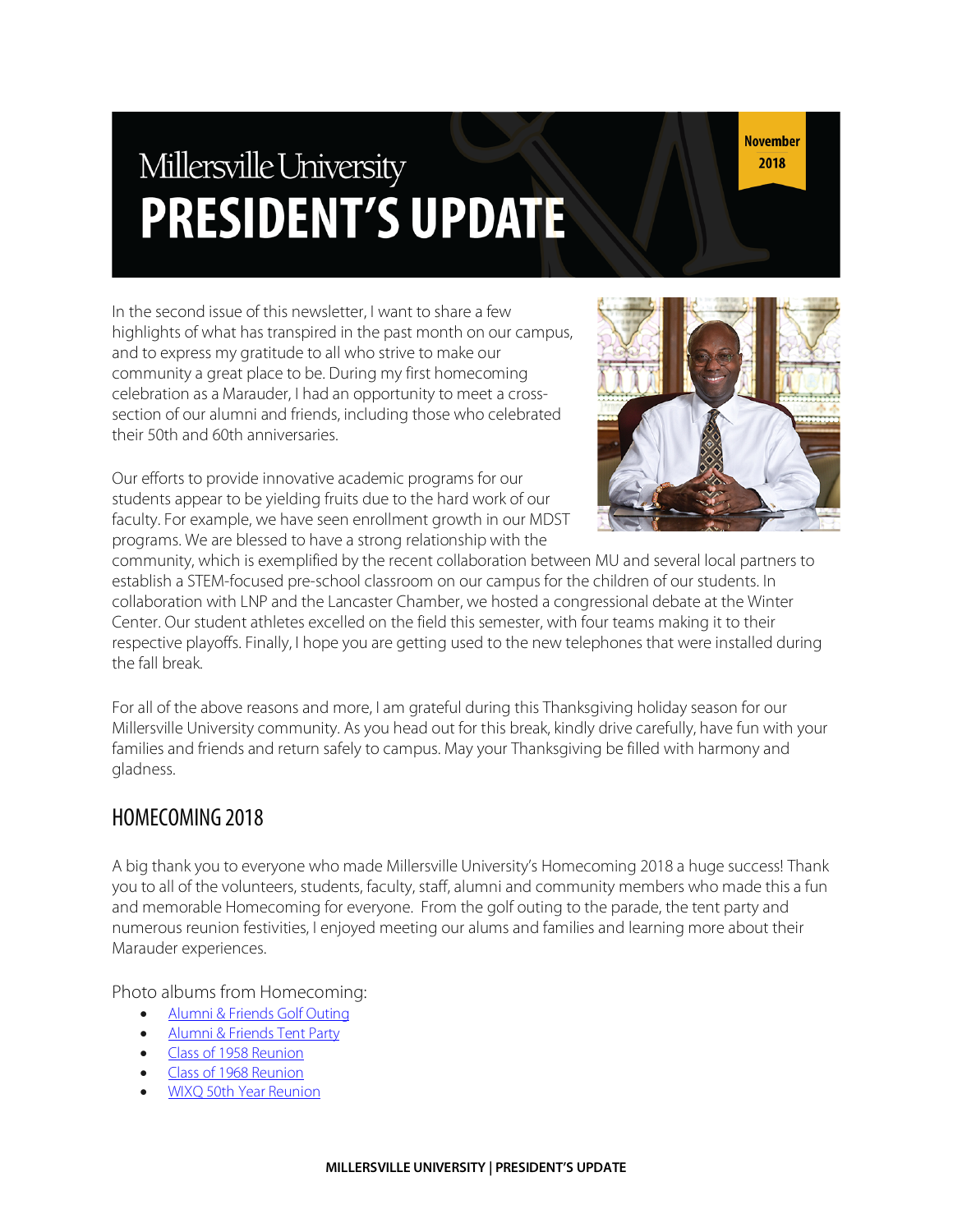- Community-University Parade
- Greek Life Reunions

### STEM PRE-SCHOOL COMING TO MILLERSVILLE CAMPUS

Work is now underway on Bard Hall to transform it into an early learning classroom for the children of Millersville University (MU) students. Last month Millersville University faculty and administrators gathered with the Community Action Partnership (CAP), Eurofins, The Steinman Foundation and High Foundation to break ground on what will soon be an innovative Head Start STEM classroom that will be operated by CAP. The initiative will be an exceptional school readiness program with a focus on science, technology, engineering and mathematics. Lancaster County Head Start is slated to open the STEM prototype classroom for the spring semester with up to 18 children. The classroom for children aged 3 and 4 years old will be open Monday through Friday.

# 2018-19 EDUCATOR OF THE YEAR AWARD

The Educator of the Year Award is given to one faculty/staff member in recognition of sustained outstanding teaching, to include counseling, mentoring and advising of the undergraduate and graduate students at Millersville University. We are pleased to recognize Dr. Hepfer as the Educator of the Year for 2018-19.

Dr. Carol Ely Hepfer is the epitome of many of the faculty members I have met at Millersville University. She is engaged with her students both in and out of the classroom. Since joining our biology department in 1982, Dr. Hepfer has shared her love of biology with thousands of students; both majors and non-majors. She has taught scores of classes, advised hundreds of students, and co-written numerous papers and made presentations with our students. The Millersville University Faculty Senate and the Educator of the Year Award Selection Committee did a fine job in selecting Dr. Hepfer. | Read More

### MDST PROGRAM GROWTH

One of the areas of impressive program growth over the past year is our Bachelor of Arts in Multidisciplinary Studies (MDST). The MDST program builds on the University's existing strengths in the liberal arts and sciences to offer students new and creative opportunities to integrate and synthesize knowledge. Using existing curricula (majors and minors) and academic strengths, this major, which began in fall 2013, challenges students to think beyond traditional departmental boundaries and disciplines while acquiring academic, social and professional skills that better prepare them for diverse career opportunities. Currently, our MDST program has 190 students enrolled, up from 150 in fall 2017 and 82 in fall 2016. This high level of interest shows the increasing importance of providing opportunities that span complementary areas of study so that students can pursue high quality academic preparation that meets their unique needs. Among the most popular faculty-initiated MDST options are Sports Business with 77 students enrolled, followed by Sports Journalism (27), Entertainment Technology (22), and Environmental Hazards and Emergency Management (20). Students may work directly with a faculty advisor to develop individual plans of study following the MDST program guidelines. It is very exciting to see the continued growth of this cutting edge Millersville program that serves our students. | Read More